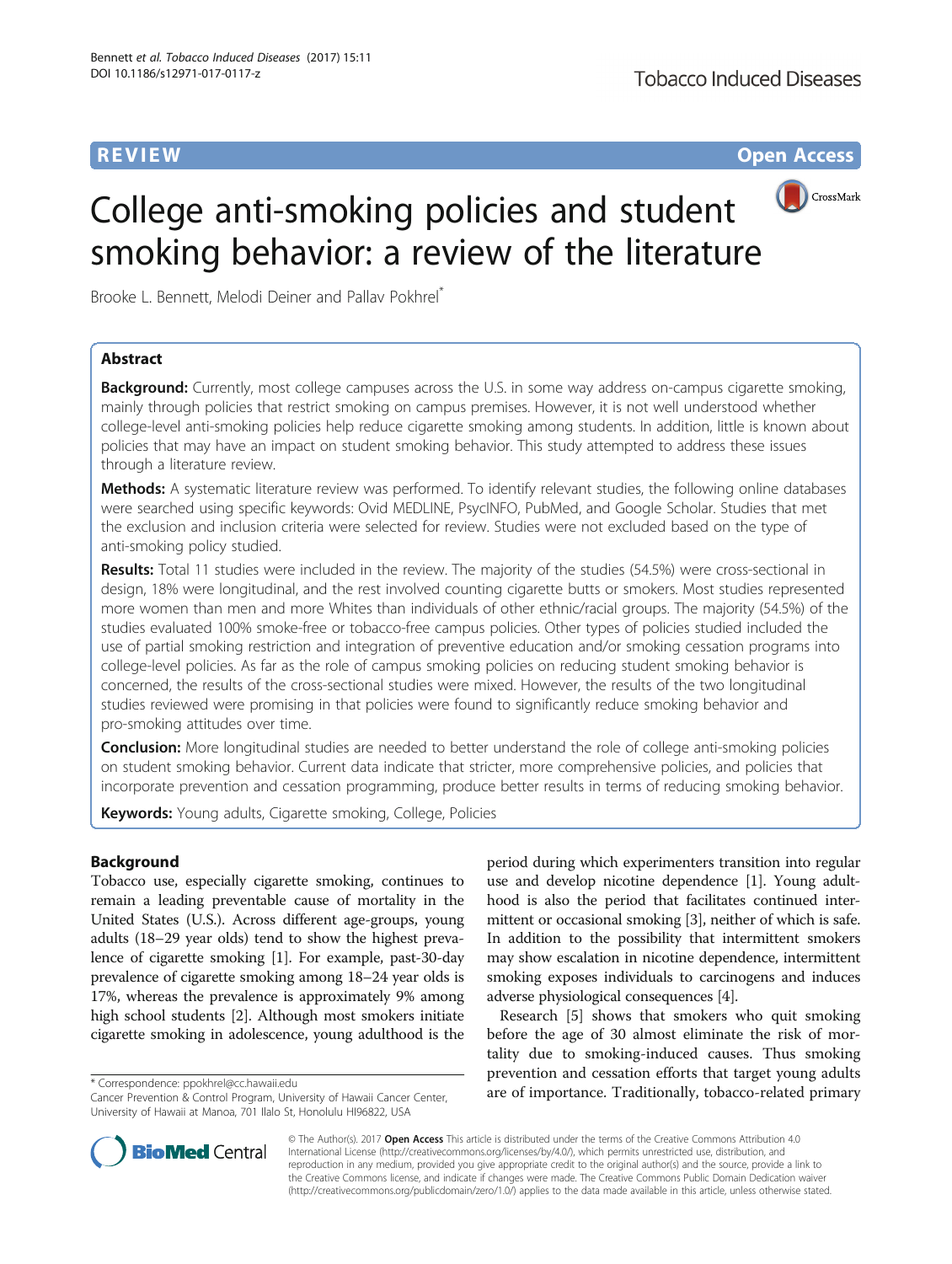prevention efforts have mostly focused on adolescents [[6\]](#page-9-0) and have utilized mass media as well as school and community settings [[7, 8\]](#page-9-0). This is only natural given that most smoking initiation occurs in adolescence. However, primary and secondary prevention efforts focusing on young adults have been less common. This is particularly of concern because tobacco industry is known to market tobacco products strategically to promote tobacco use among young adults by integrating tobacco use into activities and places that are relevant to young adults [\[9\]](#page-9-0).

As more and more young adults attend college [[10](#page-9-0)], college campuses provide a great setting for primary and secondary smoking prevention as well as smoking cessation efforts targeting young adults. According to the American College Health Association [\[11](#page-9-0)], approximately 29% U.S. college students report lifetime cigarette smoking and 12% report past-30-day smoking. Currently, most college campuses across the U.S. in some way address oncampus cigarette smoking, mainly through policies that restrict smoking [\[12](#page-9-0), [13\]](#page-9-0). One of the main reasons why such policies are considered important is the concern about students' exposure to secondhand tobacco smoke [[14](#page-9-0)]. Therefore, at their most rudimentary forms, such policies tend to be extensions of local- or state-level policies restricting smoking in public places [\[15\]](#page-9-0). However, some colleges may take a more comprehensive approach, by integrating, for example, smoke-free policies with antismoking campaigns and college-sponsored cessation services [\[16\]](#page-9-0). Further, some colleges may implement plans to enhance enforcement of and compliance to the smokefree policies [[17](#page-9-0)–[19\]](#page-9-0).

At present, there are a number of questions related to college-level anti-smoking policies that need to be examined carefully in order to scientifically inform how colleges can be better utilized to promote smoking prevention and cessation among young adults. Besides the degree of variation in anti-smoking policies, there are questions about students' compliance with such policies and whether such policies have influence on students' attitudes and behavior related to cigarette smoking. Past reviews of the studies on the effects of tobacco control policies in general (e.g., not specific to college populations) [\[20](#page-9-0)–[22](#page-9-0)] emphasize the need for a review such as the current study. Wilson et al. [[20](#page-9-0)] found that interventions involving smoke-free public places, mostly restaurants/bars and workplaces, showed a moderate to low effect in terms of reducing smoking prevalence and promoting smoking cessation. The review included three longitudinal studies, none of which showed that the policies had an effect on smoking cessation. Fichtenberg & Glanz [\[21\]](#page-9-0) focused on smoke-free workplaces and found that the effects of such policies seemed to depend on their strength. That is, 100% smoke-free policies were found to reduce cigarette consumption and smoking prevalence twice as much as partial smoke-free policies that allowed smoking in certain areas. In a recent exhaustive review, Frazer et al. [\[22\]](#page-9-0) found that although national restrictions on smoking in public places may improve cardiovascular health outcomes and reduce smoking-related mortality, their effects on smoking behavior appear inconsistent. There are reasons why college anti-smoking policies may be more effective than policies focused on restaurant/bars or even workplaces. For example, students tend to spend the majority of their time on campus premises. In fact, in the case of 4-year colleges, a large number of students live on or around campus premises. Strong anti-smoking policies may deter students from smoking by making, for example, smoking very inconvenient. However, the current state of research on college anti-smoking policies and student smoking behavior is not well documented.

The purpose of the current study is to systematically review quantitative studies that have investigated the impact of college-level anti-smoking policies on students' attitudes towards tobacco smoking and smoking behavior. In the process, we intend to highlight the types of research designs used across studies, the types of college and student participants represented across studies, and the studies' major findings. A point to note is that this review's focus is on anti-smoking policies and cigarette smoking. Although the review does assess tobacco-free policies in general, our assumption at the outset has been that most studies in the area have had a focus on smoke-free policies and smoking behavior because of the emphasis on secondhand smoke exposure. Smoke-free and tobacco-free policies are different in that smoke-free policies have traditionally targeted smoking only whereas tobacco-free policies that have targeted tobacco use of any kind, including smokeless tobacco [\[23\]](#page-9-0). Both types of policy could be easily extended to incorporate new tobacco products such as the electronic nicotine delivery devices, commonly known as e-cigarettes. Given that e-cigarettes are a relatively new phenomenon in the process of being regulated, we assumed that the studies eligible for the current review might not have addressed e-cigarette use, although if addressed by the studies reviewed, we were open to addressing e-cigarettes and e-cigarette use or vaping in the current review.

# Methods

# Study selection

We searched Ovid MEDLINE (1990 to June, 2016), PubMed (1990 to June, 2016), PsycINFO (1990 to 2013), and Google Scholar databases to identify U.S.-based peer-reviewed studies that examined the effects of college anti-smoking policies on young adults' smoking behavior. Searches were conducted by crossing keywords "college" and "university" separately with "policy/ policies" and "smoking", "tobacco", "school tobacco",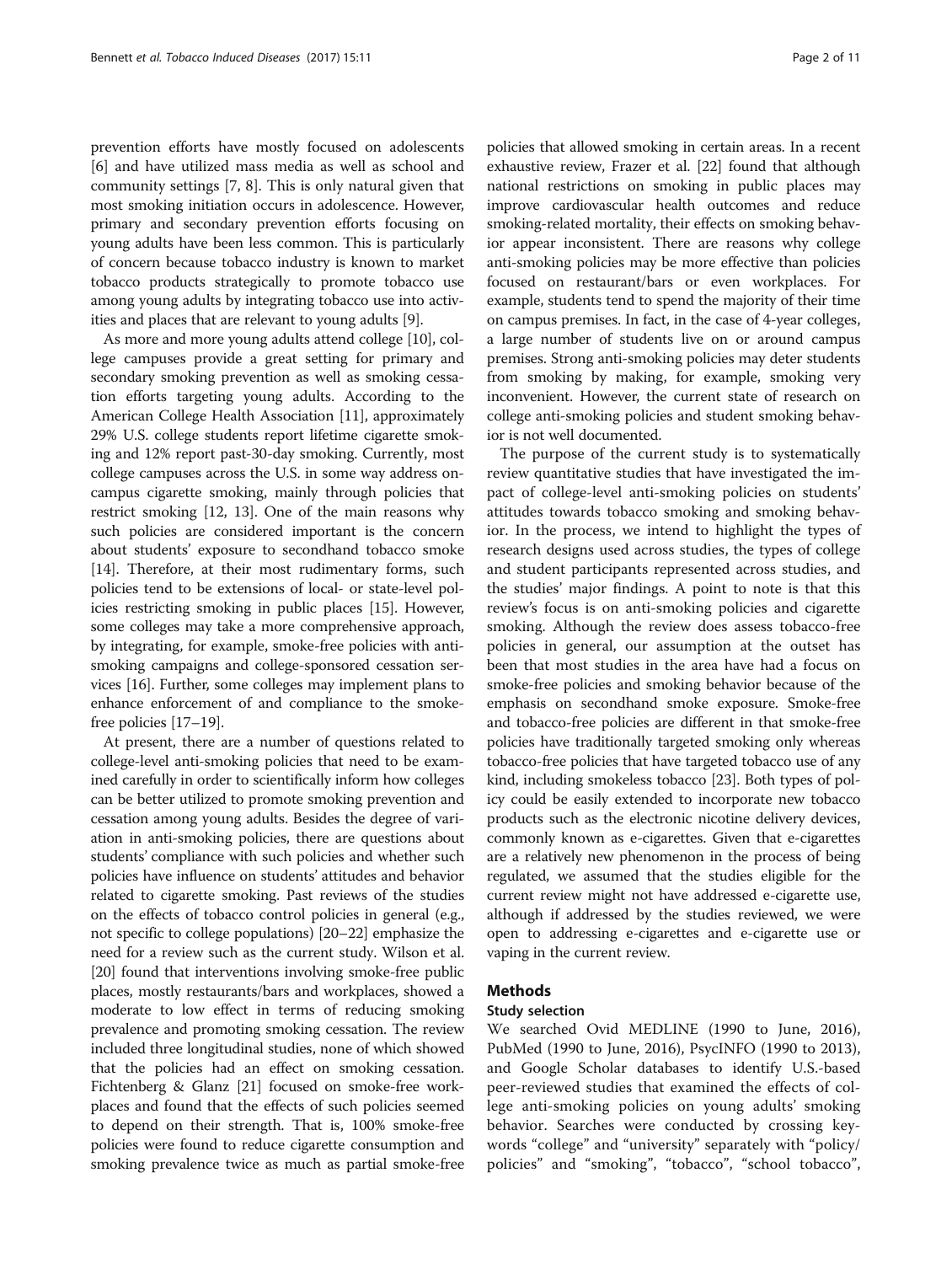"smoke-free" "smoking ban," and "tobacco free." Article relevance was first determined by scanning the titles and abstracts of the articles generated from the initial search. Every quantitative study that dealt with college smoking policy was selected for the next round of appraisal, during which, the first and the last authors independently read the full texts of the articles to vet them for selection. Studies were selected for inclusion in the review if they met the following criteria: studies 1) were conducted in the U.S. college campuses, including 2- and 4-year colleges and universities; 2) were focused on young adults (18–25 year olds); 3) focused on implementation of college-level smoking policies; 4) were quantitative in methodology (e.g., case studies and studies based on focus groups and interviews were excluded); and 5) directly (e.g., self-report) or indirectly (e.g., counting cigarette butts on premises) assessed the cigarette smoking behavior. References and bibliographies of the articles that met the inclusion criteria were also carefully examined to locate additional, potentially eligible studies.

### Review

Selected studies were reviewed independently by the first and the last authors in terms of study objectives, study design (i.e., cross-sectional or longitudinal), data collection methods, participant characteristics, U.S. region where the study was conducted, college type (e.g., 2 year vs. 4-year), policies examined and the main study findings. The review results independently compiled by the two authors were compared and aggregated after differences were sorted out and a consensus was reached.

# Results

### Study characteristics

Figure 1 depicts the path to the final set of articles selected for review. Initial searches across databases resulted in total 71 titles and abstracts related to college smoking policies. Of these, 49 were deemed ineligible at the first phase of evaluation. The remaining 22 articles were evaluated further, of which, 11 were excluded eventually. Two studies [[24, 25\]](#page-9-0) were excluded because these studies did not assess students' tobacco use behavior. One study [\[26\]](#page-9-0) was excluded because it was not quantitative. Five studies [\[17](#page-9-0)–[19, 27, 28\]](#page-9-0) were excluded because the studies focused on compliance to existing smoking policies and did not assess the impact of policies on behavior. One study [\[15](#page-9-0)] was excluded because although it studied college students, the smoking policies examined were county-wide rather than college-level. Two studies [\[29](#page-9-0), [30](#page-9-0)] were excluded because their samples consisted of college personnel rather than students. Thus, a total of 11 studies were included in the current review.



Table [1](#page-3-0) summarizes the selected studies in terms of research purpose, study design, subjects, type of college, region, policies and findings. The majority of the studies were conducted in the Midwestern  $(n = 3; 27.3%)$  or Southeastern United States ( $n = 3$ ; 27.3%). Other regions represented across studies were Southern ( $n = 2$ ; 18.1%), Northwestern ( $n = 2$ ; 18.1%), and Western United States  $(n = 1; 9.1\%)$ . Six studies (54.5%) included predominantly White participants (i.e., greater than 70%), and 2 studies (18%) included predominantly female participants. Nationally, women and Whites comprise 56% and 59% of the U.S. college student demographics, respectively [\[10](#page-9-0)]. Two studies (18.1%) assessed smoking behavior indirectly by counting cigarette butts on college premises, counting the number of individuals smoking cigarettes in campus smoking "hotspots," or counting the number of smokers who utilized smoking cessation services. Across studies, the sample size ranged between  $N = 36$ and  $N = 13,041$ . The mean and median sample sizes across studies were  $3102$  (SD =  $4138$ ) and 1309, respectively. Participants tended to range between 18 and 30 years in age. The majority of the studies  $(n = 6; 54.4\%)$ were cross-sectional in design. Only 2 (18%) of the studies were longitudinal. The majority of the studies were conducted at 4-year colleges  $(n = 10; 90.9\%)$ . Only 1 study was conducted at a 2-year college ( $n = 1$ ; 9.1%).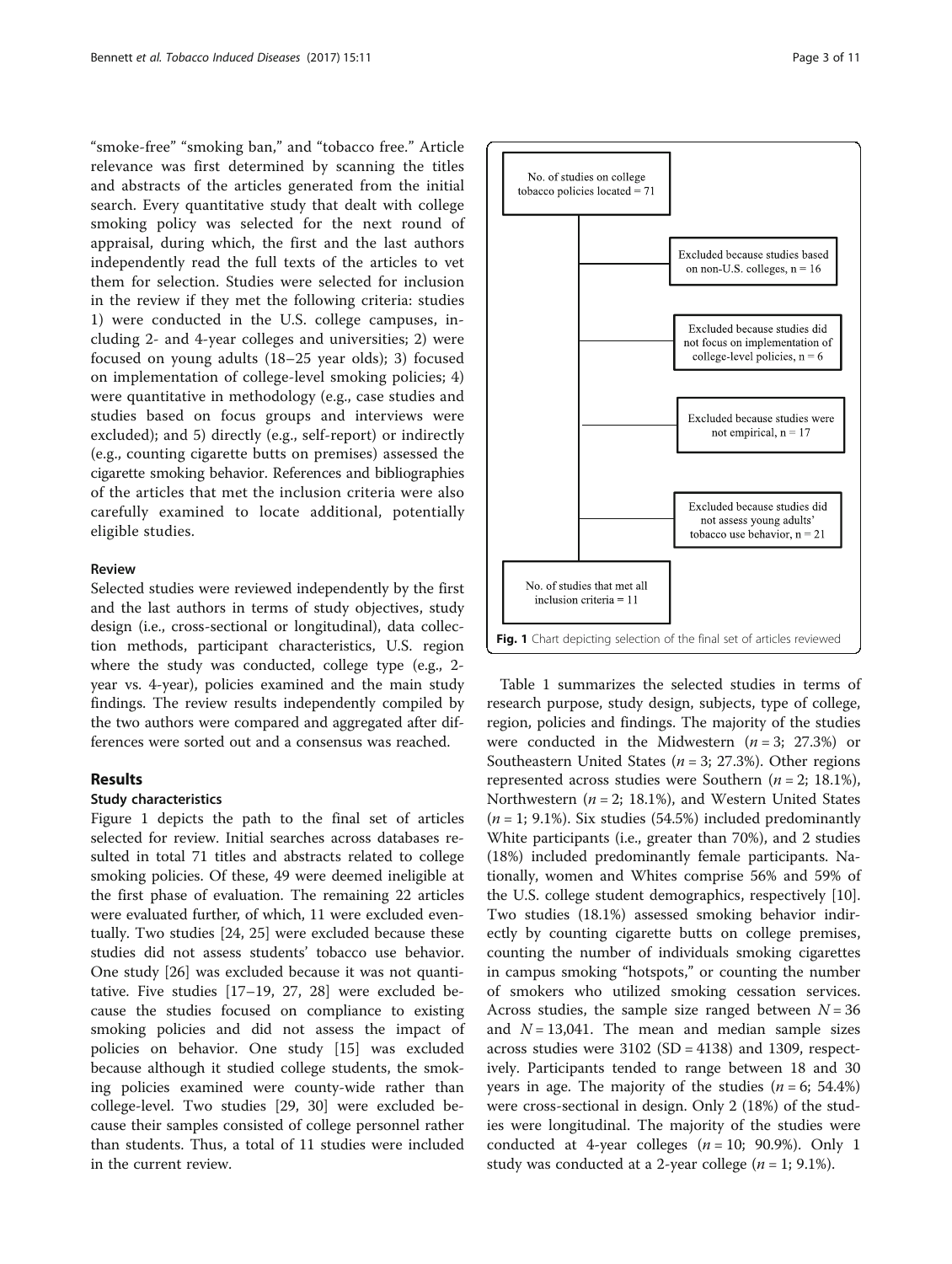<span id="page-3-0"></span>

|                          | Table 1 Study characteristics and main study findings                                                                                      |                                |             |                                                                                              |                                                                                                    |              |           |                                                                                                                                                                                                            |
|--------------------------|--------------------------------------------------------------------------------------------------------------------------------------------|--------------------------------|-------------|----------------------------------------------------------------------------------------------|----------------------------------------------------------------------------------------------------|--------------|-----------|------------------------------------------------------------------------------------------------------------------------------------------------------------------------------------------------------------|
| Study                    | Purpose                                                                                                                                    | Methods<br>Study Design        | Policy type |                                                                                              | Subjects                                                                                           | College type | Region    | Findings                                                                                                                                                                                                   |
| $[31]$<br>Borders et al. | control policies and students'<br>To determine the association<br>between university tobacco<br>smoking behavior                           | Cross-sectional Self-report    |             | sales and distribution<br>Prohibit on - campus<br>of tobacco products<br>Restrict smoking to | 18-22 years old; 61%<br>M age NP, majority<br>F; 74% W, 11.7% H,<br>2.6 B, 11.4% O<br>$N = 13,041$ | 4 year       | South     | Having preventive education<br>associated with lower odds<br>program on campus was<br>of smoking.                                                                                                          |
|                          |                                                                                                                                            |                                | entrances   | 20 ft from building                                                                          |                                                                                                    |              |           | Presence of smoking cessation<br>programs and designated                                                                                                                                                   |
|                          |                                                                                                                                            |                                |             | Prohibit smoking in<br>residence halls                                                       |                                                                                                    |              |           | were associated with higher<br>odds of smoking.<br>smoking areas                                                                                                                                           |
|                          |                                                                                                                                            |                                |             | non-smoking areas<br>Clearly identify                                                        |                                                                                                    |              |           | and distribution of cigarettes<br>Policies governing the sales                                                                                                                                             |
|                          |                                                                                                                                            |                                | education   | Provide preventive                                                                           |                                                                                                    |              |           | were not associated<br>with smoking.                                                                                                                                                                       |
|                          |                                                                                                                                            |                                |             | Provide smoking<br>cessation classes                                                         |                                                                                                    |              |           |                                                                                                                                                                                                            |
| Braverman<br>et al. [33] | correlates of policy support<br>To determine the extent of<br>outdoor tobacco smoke<br>exposure and identify                               | Cross-sectional Self-report    |             | Smoke-free campus                                                                            | M age NP, majority<br>18-25 years old;<br>$N = 3,994$<br>45.5%                                     | 4 year       | Northwest | to smoking activity shifting<br>to the campus periphery.<br>Enactment of policy led                                                                                                                        |
|                          | a year after smoke-free<br>policy was enactment                                                                                            |                                |             |                                                                                              | F, 53.5% M, 77.5% W,<br>0.5% B, 9.2% A, 0.5%<br>AI/AN, 0.4% NH/PI,<br>6.5% MI, 5.6% O              |              |           | Limited exposure to smoke<br>of staff (55%) and students<br>enacted, but the majority<br>(77%) reported increased<br>near building entrances<br>exposure near campus<br>since the policy was<br>boundaries |
| Butler et al. [40]       | To determine the associations<br>between community and                                                                                     | Self-report<br>Cross-sectional |             | and smoke-free bars<br>Smoke-free campus                                                     | $M$ age = 20.3<br>$N = 337$                                                                        | 4 year       | South     | 26% of the sample were<br>current smokers                                                                                                                                                                  |
|                          | drinkers, including motivation<br>and attitudes and behaviors<br>campus smoke-free policies<br>of undergraduate alcohol<br>to quit smoking |                                |             | close to campus                                                                              | $(SD = 1.6)$ ; 68% F;<br>92% W, 8% O                                                               |              |           | 9% of the smokers reported<br>that the smoke-free policy<br>increased their motivation<br>to quit                                                                                                          |
|                          |                                                                                                                                            |                                |             |                                                                                              |                                                                                                    |              |           | policy reduced their motivation<br>to quit 88% reported that the<br>policy had no effect on their<br>motivation to quit smoking<br>3% reported that the                                                    |
|                          |                                                                                                                                            |                                |             |                                                                                              |                                                                                                    |              |           | had no effect on the number<br>82% reported that the policy<br>of cigarettes smoked daily                                                                                                                  |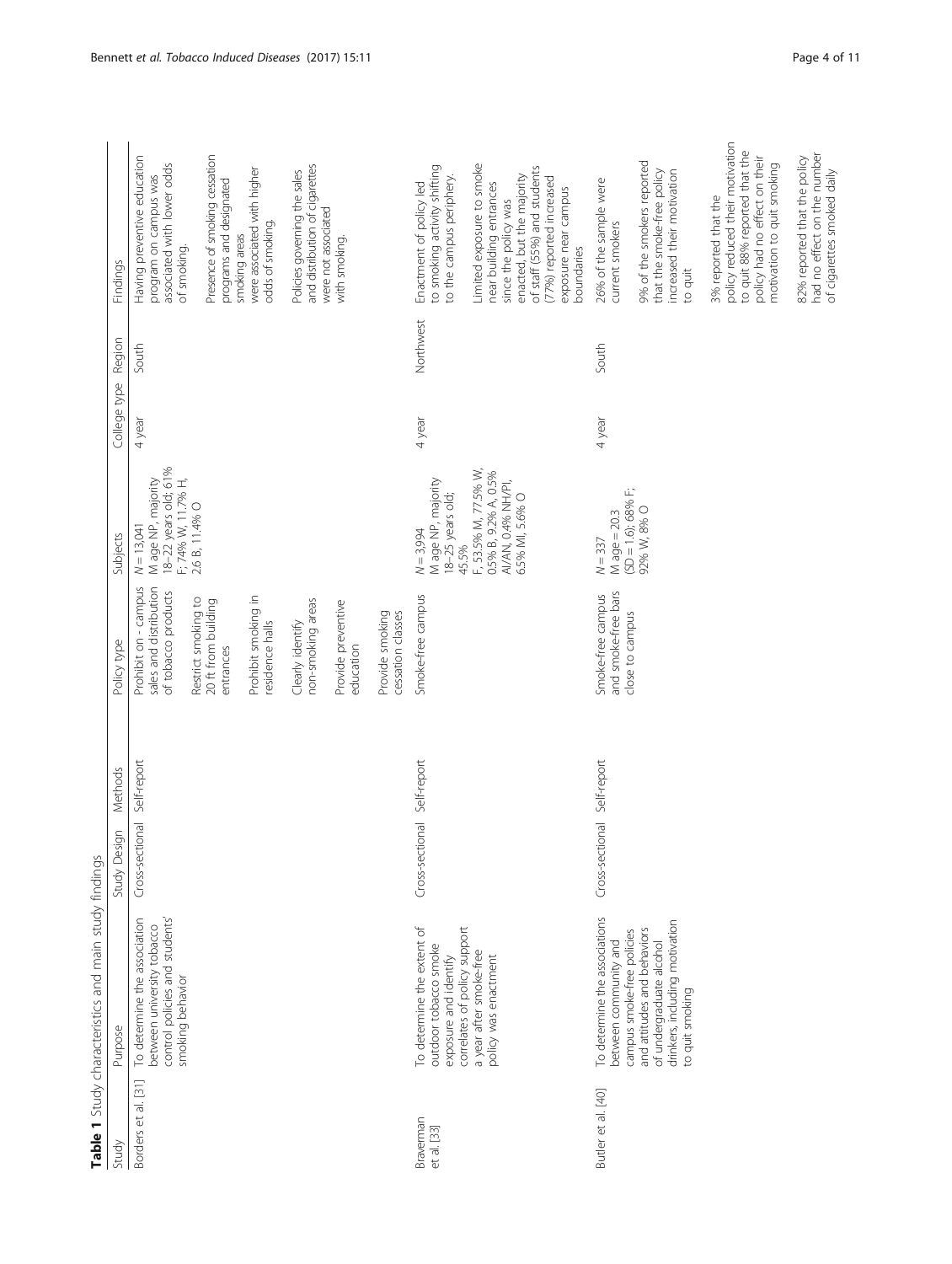|                    | Table 1 Study characteristics and main study findings (Continued)                                                                           |                             |                                                                               |                                                          |                                                                                                                     |        |           |                                                                                                                                                                                         |
|--------------------|---------------------------------------------------------------------------------------------------------------------------------------------|-----------------------------|-------------------------------------------------------------------------------|----------------------------------------------------------|---------------------------------------------------------------------------------------------------------------------|--------|-----------|-----------------------------------------------------------------------------------------------------------------------------------------------------------------------------------------|
| Fallin et al. [34] | designed to assess compliance<br>with tobacco-free campus policy<br>To validate the Tobacco-Free<br>Compliance Assessment Tool              | ctional<br>Cross-ser        | counted in hot spots<br>Cigarette butts and<br>smokers were                   | Tobacco-free campus                                      | ₹                                                                                                                   | 4 year | Southeast | counted in areas not covered<br>by the tobacco-free policy in<br>More cigarette butts were<br>the health care campus                                                                    |
|                    |                                                                                                                                             |                             |                                                                               |                                                          |                                                                                                                     |        |           | No relationship found between<br>location covered by the policy<br>and the number of cigarette<br>butts on the main campus                                                              |
| Fallin et al. [16] | To assess the association<br>between tobacco-free                                                                                           | Cross-sectional Self-report |                                                                               | Smoke-free indoors<br>only (campus)                      | 18-24 years old; 61%<br>M age NP, majority<br>$N = 1309$                                                            | 4 year | West      | among students on campuses<br>Recent smoking was highest                                                                                                                                |
|                    | college policies and students'<br>tobacco smoking behavior<br>and attitudes                                                                 |                             |                                                                               | Designated outdoor<br>smoking areas<br>(campus)          | F; 14% W, 4.5% B, 21%<br>A, 39% H, 9% 0                                                                             |        |           | (e.g., tobacco free, smoke-free)<br>campuses with other policies<br>with designated outdoor<br>smoking, compared to                                                                     |
|                    |                                                                                                                                             |                             |                                                                               | Tobacco-free campus<br>Smoke-free campus                 |                                                                                                                     |        |           | self-reported exposure to<br>associated with reduced<br>Stronger policies were<br>secondhand smoke                                                                                      |
|                    |                                                                                                                                             |                             |                                                                               |                                                          |                                                                                                                     |        |           | with students in colleges with<br>report intentions to smoke in<br>the next 6 months compared<br>campuses were less likely to<br>ess comprehensive policies<br>Students on tobacco-free |
| Hahn et al. [16]   | implementing a tobacco-free<br>policy using 3 T approach<br>To assess the outcomes and<br>costs associated with<br>(Tell, Treat, and Train) | Cross-sectional             | Counting smokers<br>using cessation<br>Self-port<br>services                  | Tobacco-free campus<br>cessation service<br>with smoking | treatment seeking<br>Demographics for<br>M age NP; 61% F;<br>$N = 36$ for survey;<br>individuals NP<br>Ethnicity NP | 4 year | Southeast | 335 smokers received treatment<br>2-year period compared with<br>preceding policy enactment<br>after policy took effect over<br>33 smokers in the year                                  |
|                    |                                                                                                                                             |                             |                                                                               |                                                          |                                                                                                                     |        |           | Replacement Therapy coupons<br>Average number of Nicotine<br>redeemed per month after<br>compared with 10 before<br>policy took effect was 41<br>policy enactment                       |
|                    |                                                                                                                                             |                             |                                                                               |                                                          |                                                                                                                     |        |           | Survey results indicated higher<br>among current smokers who<br>smoke-free while on campus<br>confidence in remaining<br>received treatment                                             |
| Harris et al. [32] | policy enforcement package<br>To test the effects of a<br>tobacco-free campus                                                               | Longitudinal                | smokers' compliance<br>Observers recorded<br>before and after<br>intervention | Restrict smoking to<br>25 ft from building<br>entrances  | M age = 22.0 (SD NP);<br>53% F, 82% W<br>$N = 709$                                                                  | 4 year | Northwest | during the intervention week<br>and to 54% at follow-up<br>compliance: 33% compliance<br>at baseline increased to 74%<br>The intervention had a<br>significant effect on                |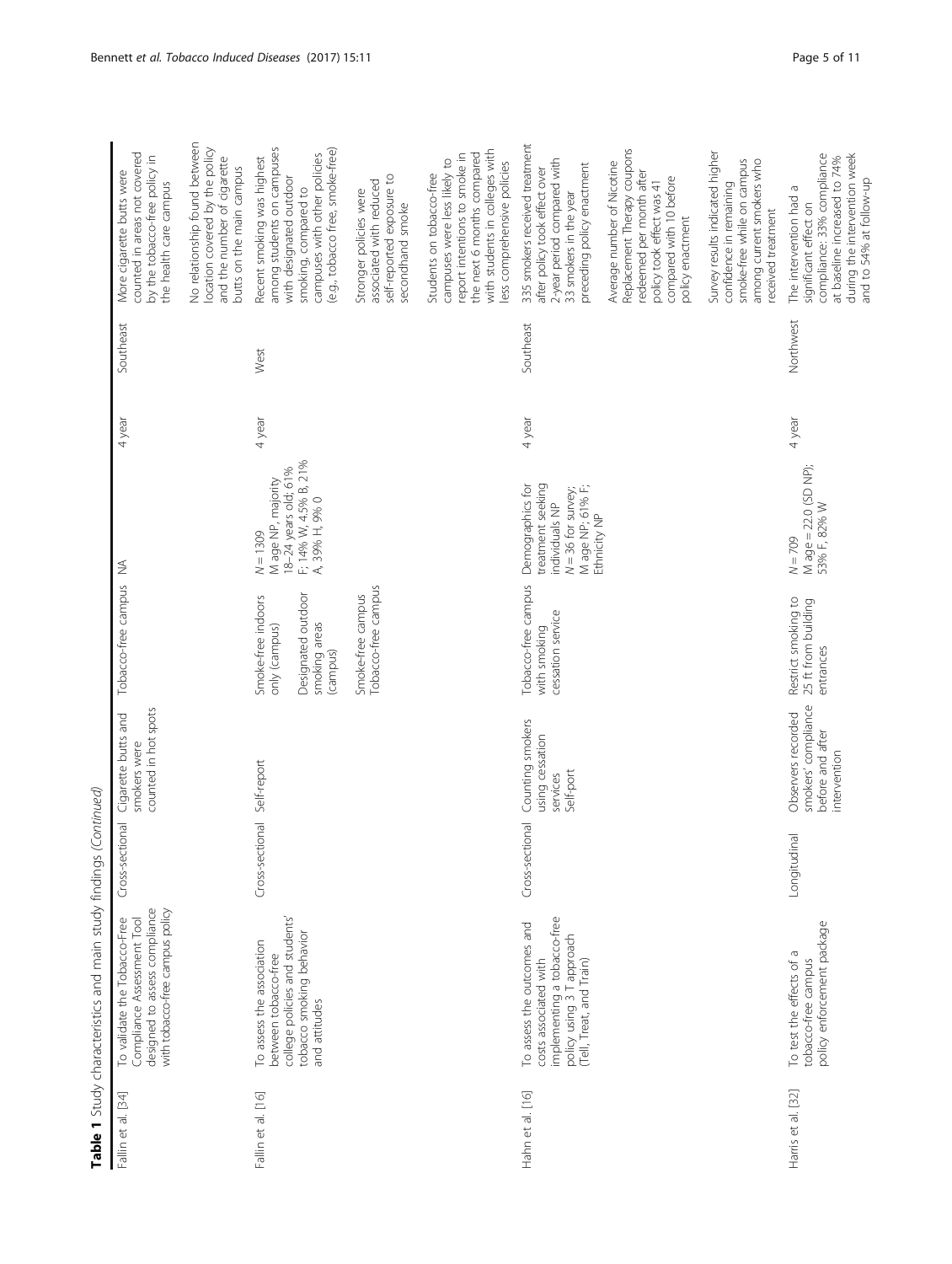| Lechner et al. [36]                           | To assess the effectiveness<br>anti-tobacco intervention<br>of a campus-wide                                         | <b>Longitudinal</b>         | Self-report                     | Tobacco-free campus<br>cessation service<br>with smoking | M age = $20.5$ (SD = 1.8)<br>82.8% W, 4.1% B, 2.3%<br>at baseline; 52.5% F,<br>A, 6% AI, 2.3% O<br>$N = 4947$                                             | 4 year   | Midwest    | Intervention was not effective<br>n reducing general smoking<br>high-frequency smokers and<br>prevalence but significantly<br>reduced proportions of<br>low-frequency smokers                                                                                                          |
|-----------------------------------------------|----------------------------------------------------------------------------------------------------------------------|-----------------------------|---------------------------------|----------------------------------------------------------|-----------------------------------------------------------------------------------------------------------------------------------------------------------|----------|------------|----------------------------------------------------------------------------------------------------------------------------------------------------------------------------------------------------------------------------------------------------------------------------------------|
|                                               |                                                                                                                      |                             |                                 |                                                          |                                                                                                                                                           |          |            | to secondhand tobacco smoke<br>effects on reduced exposure<br>Intervention had significant                                                                                                                                                                                             |
|                                               |                                                                                                                      |                             |                                 |                                                          |                                                                                                                                                           |          |            | effects on reducing pro-smoking<br>Intervention had significant<br>attitudes such as positive<br>weight-loss expectancy                                                                                                                                                                |
| Lee et al. [35]                               | cigarette smoked on campus<br>To examine differences in<br>premises by campus<br>policy strength                     | Cross-sectional             | Cigarette butts<br>were counted | Tobacco-free campus<br>smoking area<br>Designated        | $\lessgtr$                                                                                                                                                | $2$ year | Southeast  | premises than campuses with<br>campuses had significantly<br>100% tobacco-free college<br>fewer cigarette butts on<br>no outdoor restrictions                                                                                                                                          |
|                                               |                                                                                                                      |                             |                                 |                                                          |                                                                                                                                                           |          |            | significantly different from<br>partial policies were not<br>Butts on campuses with<br>campuses with 100%<br>tobacco-free policies                                                                                                                                                     |
| Lochbihler<br>et al. [41]                     | areas on college campuses<br>using designated smoking<br>rewards associated with<br>To determine social              | Cross-sectional Self-report |                                 | smoking area<br>Designated                               | M age = 29 $(SD = 9.6)$ ;<br>60.6% F; Ethnicity NP<br>M age = 29 $(SD = 8.4)$<br>62.7% F; Ethnicity NP<br>Sample 1:<br>Sample 2:<br>$N = 188$<br>$N = 94$ | 4 year   | Midwestern | how many times the campus<br>alone) significantly increased<br>of smoking, looking forward<br>campus smoking areas, and<br>smoking areas were visited<br>compared with smoking<br>to spending time in the<br>smoking on campus (as<br>Social interaction while<br>the perceived reward |
|                                               |                                                                                                                      |                             |                                 |                                                          |                                                                                                                                                           |          |            | areas may protect nonsmoking<br>Although designated smoking<br>areas may increase the rewards<br>associated with nicotine for the<br>of secondhand smoke, these<br>students from the dangers<br>smokers who use them                                                                   |
| Middlestadt [37]<br>Torabi, and<br>Seo, Macy, | To assess change in students'<br>attitudes and behaviors due<br>to policy implementation                             | $\overline{B}$<br>Longitudi | Self-report                     | Smoke-free campus                                        | M age = 20.0 (SD NP);<br>B, 6% A, 0.4% NH/PI,<br>0.2% AI/AN, 2.2% M<br>58% F; 86% W, 4%<br>$N = 3266$                                                     | 4 year   | Midwest    | showed significant reduction<br>to smoke-free campus policy<br>condition, students exposed<br>Compared with the control<br>in smoking behavior.                                                                                                                                        |
|                                               | M Mean, SD Standard Deviation, W White, B Black/African American,<br>Transgender, MA Not applicable, NP Not Provided |                             |                                 |                                                          |                                                                                                                                                           |          |            | H Hispanic, A Asian, AI/AN American Indian/Alaskan Native, MH/P Native Hawaiian/Pacific Islander, M Mixed ethnicity, O Other ethnicity, F Female, T                                                                                                                                    |

Table 1 Study characteristics and main study findings (Continued) **Table 1** Study characteristics and main study findings (Continued)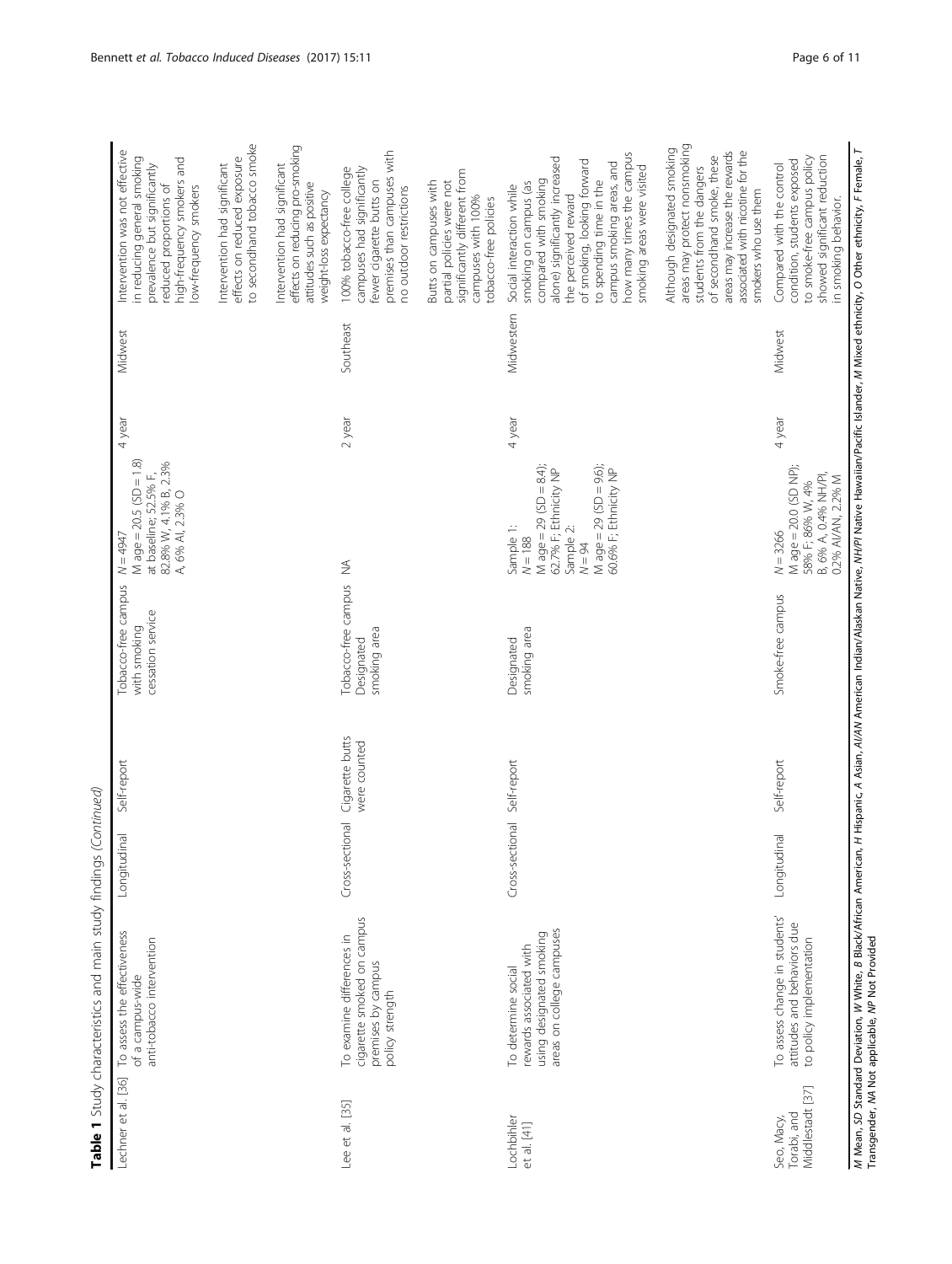Three studies (27%) focused on tobacco-free policies and 3 studies (27%) on smoke-free policies. Three studies ( $n = 3$ ; 27.3%) compared the associations of differing policies on smoking behavior. One study [\[31](#page-9-0)] examined the relative impacts of policies utilizing preventive education, smoking cessation programs, and designated smoking areas or partial smoking restriction. Another study [[32](#page-9-0)] implemented an intervention to increase adherence to a partial smoking policy (i.e., smoking ban within 25 ft of buildings). The intervention involved increasing anti-tobacco signage, moving receptacles, marking the ground, and distributing reinforcements and reminder cards.

### Anti-smoking policies and students' smoking behavior

Table [1](#page-3-0) lists the types of anti-smoking policies examined across studies and the corresponding findings. Major findings are as follows:

## Partial smoking restriction

Borders et al. [[31](#page-9-0)] compared colleges that utilized partial smoking restriction by providing "designated smoking areas" to curb smoking with college-level policies that incorporated preventive education and with those that provided smoking cessation courses only. Results indicated that the presence of preventive education was associated with lower odds of past-30-day smoking whereas the presence of designated smoking areas only or smoking cessation programs only was associated with higher odds of past-30-day smoking. Fallin et al. [[16](#page-9-0)] found that college campuses with designated smoking areas tended to show higher prevalence of smoking, compared with campuses that enforced smoke-free and tobacco-free policies. Braverman et al.'s [[33](#page-9-0)] findings indicate that enforcing smoke-free policies tends to reduce secondhand exposure close to college buildings but may increase smoking behavior on the campus periphery.

## Smoke- and tobacco-free campuses

Fallin et al. [\[16\]](#page-9-0) found that compared with policies that relied on partial smoking restriction, tobacco-free policies were associated with reduced self-reported exposure to secondhand smoke as well as students' lower self-reported intentions to smoke cigarettes in the future. Studies [[34, 35\]](#page-9-0) consistently observed fewer cigarette butts or smokers in campuses under smoke-free policies compared with campuses without smoke-free policies. Prevalence of cigarette butts was likely to be inversely related to policy strength [[35\]](#page-9-0). A study that monitored smokers' behavioral compliance to smoke-free policies [[32\]](#page-9-0) indicated that interventions to promote compliance, such as use of signage, are likely to be effective in improving compliance and reducing student smoking in areas were the policy is enforced.

Lechner et al. [[36](#page-9-0)] conducted assessments at a single college campus before and after a tobacco-free policy went into implementation. The policy, which also involved making smoking cessation services available campus-wide, was found to reduce proportions of high- and low-frequency smokers, pro-smoking attitudes (i.e., weight loss expectancy), and exposure to second-hand tobacco smoke [\[36](#page-9-0)]. The study did not find an effect on smoking prevalence. Seo et al. [\[37](#page-9-0)] followed a similar design where a policy intervention was evaluated based on pretest and posttest surveys. However, this study [[37](#page-9-0)] included a "control" campus where similar assessments as in the "treatment" campus were conducted but no intervention was implemented. The study found that compared with the control campus, the campus that implemented smoke-free policies showed an overall decrease in smoking prevalence.

# Other policies

Borders et al. [\[31](#page-9-0)] did not find policies governing the sales and distribution of cigarettes on campus to be associated with smoking behavior. Hahn et al. [[38\]](#page-10-0) found that college smoking policies that integrate smoking cessation services may increase the use of such services as well as promote smoking cessation. This study kept track of students who utilized the smoking cessation service offered by a college after the policy offering such a service was enacted. Sixteen months after the policy was first implemented, smokers who utilized the service were surveyed. Based the results it was estimated that approximately 9% of them had quit smoking.

# **Discussion**

To our knowledge, this is the first study to systematically review studies examining the effects of anti-smoking policies on smoking behaviors among U.S. college students. We found that such studies are severely limited. Only 11 studies met the inclusion criteria in the present review, although the review appeared to encompass all policies aimed at smoking behavior on college campuses. Thus, this review stresses the need for increased smoking policy and smoking behavior research on college campuses.

Rigorous evaluation of existing college anti-tobacco policies are needed to refine and improve the policies so that national-level efforts to reduce tobacco use among young adults are realized. Key initiatives at the national level have recognized the importance of mobilizing college campuses in the fight against tobacco use. For example, in September 2012 several national leaders involved in tobacco control efforts, in collaboration with the ACHA, came together to launch the Tobacco-Free College Campus Initiative (TFCCI) [\[39](#page-10-0)]. The TFCCI aims to promote and support the use of college-level anti-tobacco policies as a means to change pro-tobacco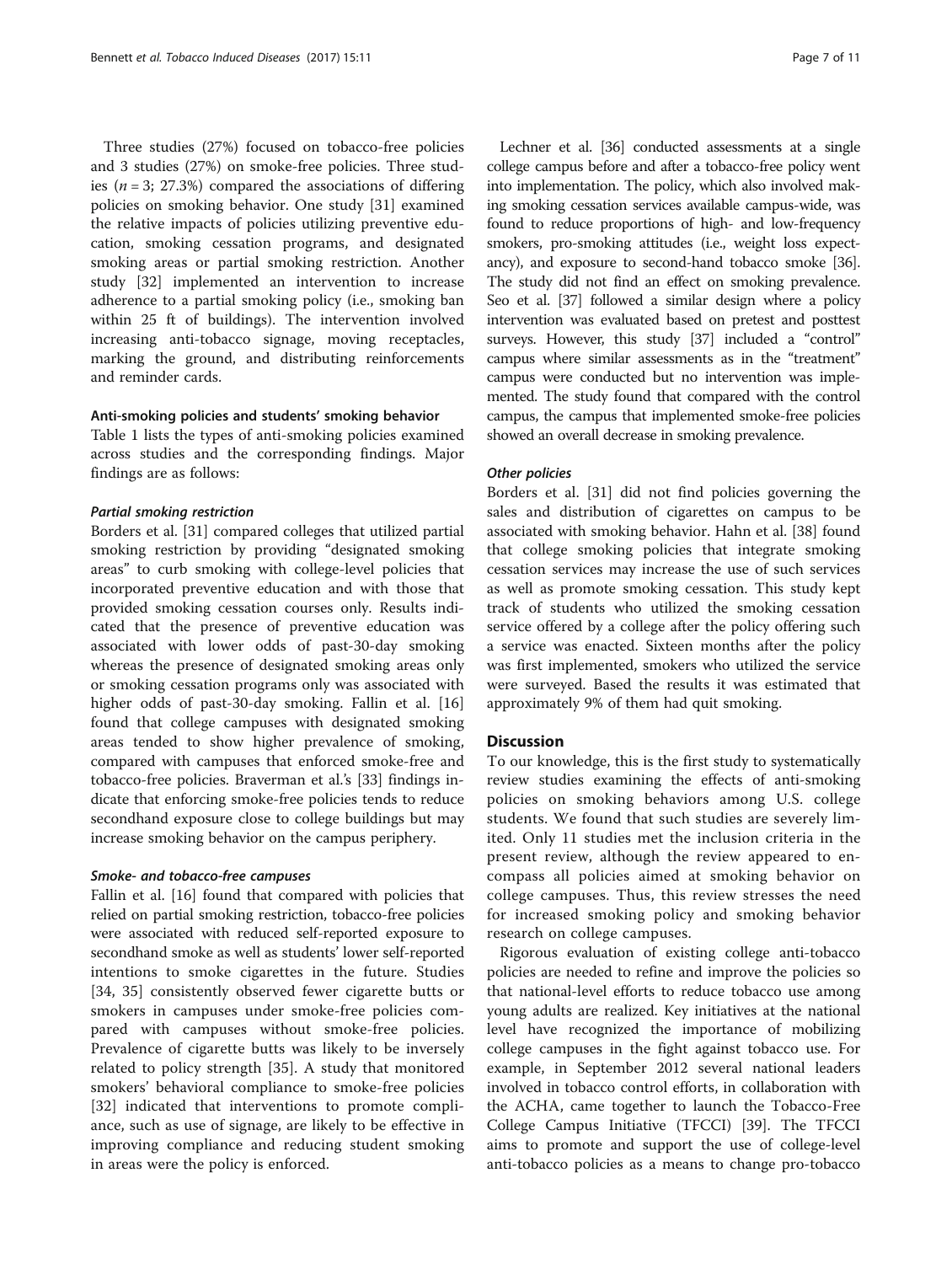social norms on campuses, discourage tobacco use, protect non-smokers from second-hand exposure to tobacco smoke and promote smoking cessation. The ACHA's position statement [\[11](#page-9-0)] regarding college tobacco control recommends a no tobacco use policy aimed towards achieving a 100% indoor and outdoor campus-wide tobacco-free environment.

We found that the majority of studies on smoking policies were cross-sectional in nature. Researchers relied upon students to report their smoking behavior or their observations of other students' smoking behavior after a smoke-free or tobacco-free policy had been implemented. It is difficult to draw conclusions about an anti-smoking policy's ability to change smoking behavior without knowing the smoking behavior prior to policy implementation. This domain of research would benefit from additional longitudinal studies. Ideally, research studies should collect data before the policy is implemented, immediately after, and at follow-up time points.

We found inconsistencies in the measurement of smoking behavior across studies. Two studies [[34, 35\]](#page-9-0) counted cigarette butts, one study [[38](#page-10-0)] counted people seeking tobacco dependence treatment, one study [\[32](#page-9-0)] counted smokers violating policy, and seven studies [[16, 31](#page-9-0), [36, 37](#page-9-0), [40](#page-10-0), [41\]](#page-10-0) relied upon self-report of smoking behavior. Another study [\[33\]](#page-9-0) used survey methods to obtain participants' response on other students' smoking behavior. Counting cigarette butts has been validated as an effective measure of smoking behavior [\[19](#page-9-0)], especially when validating compliance to an anti-smoking policy, and selfreport measures are commonly used in public health research [[42\]](#page-10-0). Despite the validity and feasibility of these measures, the lack of a consistent measurement tool makes comparing effectiveness of anti-smoking policies on smoking behaviors across campuses difficult. Research in this domain would benefit from a consistently used measurement of smoking behaviors.

Although the reviewed studies represented diverse U.S. regions, the majority of the research was set in the Southeastern and Midwestern United States; Northeastern and Southwestern regions were not represented. Only one of the reviewed studies reported a sample that contained less than 50% White participants. Across studies, the minority group most represented was Asian American; but only one of the reviewed studies [\[16](#page-9-0)] included 20% or more Asian Americans. Relatively few studies included or reported Hispanic participants, although Hispanics are the largest minority group in the United States [\[43\]](#page-10-0). None of the reviewed studies included 20% or more Black participants. Only three studies [\[33, 36, 37](#page-9-0)] included American Indian/Alaska Natives and in only one of those studies [[32](#page-9-0)] was the proportion greater than one percent. Only two studies [[33, 37](#page-9-0)] included Pacific Islanders, and in both the proportion was less than one percent.

Clearly, more research is needed on minority populations, specifically Black, Hispanic, Native Hawaiian/ Pacific Islander, American Indian/Alaska Native students and the subgroups commonly subsumed under these ethnic/racial categories. The U.S. college student demography is ethnically/racially diverse [[10\]](#page-9-0), comprising 59% Whites. The remaining 44% include various minority groups. Thus, for research on U.S. college students across the nation, studies with more ethnically/racially diverse student samples are needed.

The review findings were helpful in elucidating the types of tobacco policies being implemented on college campuses and their effects on the smoking behavior of U.S. college students. Mainly, three types of smoking policies were studied: smoke-free policies, tobacco-free policies and policies that enforced partial smoking restriction, including prohibition of smoking within 20–25 ft of all buildings and providing designated smoking areas. Indeed, campus-wide indoor and outdoor tobacco-free policy is considered a gold-standard for college campus tobacco control policy [[11](#page-9-0)]. But only one study [[16](#page-9-0)] compared tobacco-free and smoke-free policies. Other policies such as governing the sale and distribution of tobacco products, preventive education programs, and smoking cessations programs were also studied, but to a lesser extent. In general, interventions regarding the implementation of smoking policies on college campuses were difficult to find in the existing literature.

The combined results of the studies reviewed suggest that stricter smoking policies are more successful in reducing the smoking behavior of students. Tobaccofree and smoke-free policies were linked with reduced smoking frequency [[16, 36](#page-9-0), [37\]](#page-9-0), reduced exposure to second-hand smoke [[16, 36\]](#page-9-0), and a reduction in prosmoking attitudes [[36\]](#page-9-0). Implementation of a campuswide tobacco-free or smoke-free policy combined with access to smoking cessation services was also associated with increased quit attempts [\[38](#page-10-0), [40](#page-10-0)] and treatment seeking behaviors [\[38](#page-10-0)]. It appears that 100% smoke-free policies are not only successful in reducing smoking rates, but also have strong support from students and staff members alike [[33](#page-9-0)]. These results remained consistent when compared to less comprehensive tobacco control policies, which was evidenced by student report and the number of cigarette butts found on campus [[34, 35](#page-9-0)].

There was one important consistent exception to the general success of anti-smoking policies: designated smoking areas. All three studies which included designated smoking areas [\[16, 31,](#page-9-0) [41](#page-10-0)] found that designated smoking areas were associated with higher rates of smoking compared with smoke-free or tobacco-free policies. Designated smoking areas were also associated with the highest rates of recent smoking [[16](#page-9-0)]. Lochbihler, Miller, and Etcheverry [[41](#page-10-0)] proposed that students using the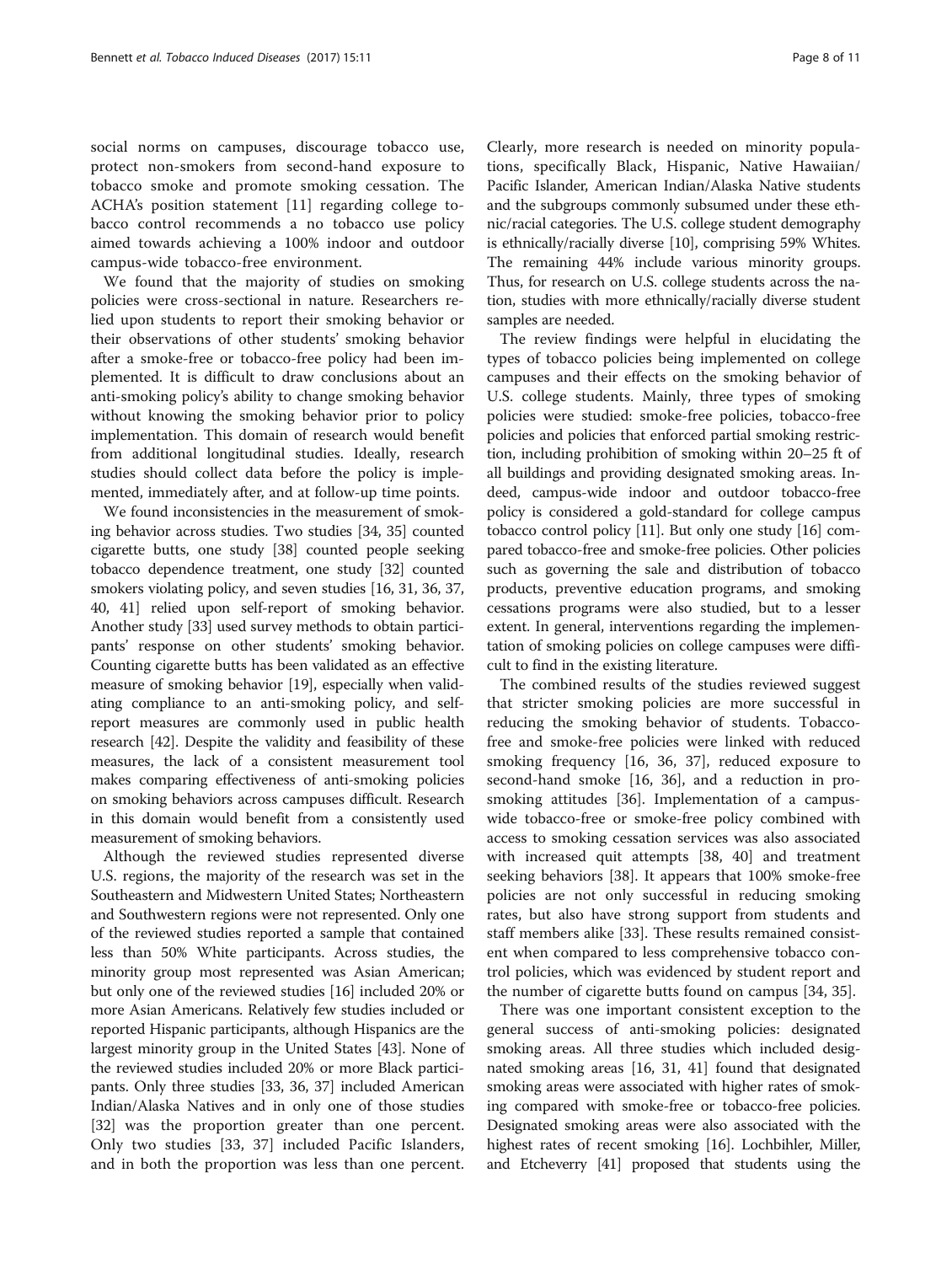designated areas were more likely to experience positive effects of social interaction while smoking. They found that social interaction while smoking on campus significantly increased the perceived rewards associated with smoking and the frequency of visits to designated smoking areas [\[41\]](#page-10-0).

None of the studies included in this review addressed new and emerging tobacco products such as e-cigarettes. This is understandable given that the surge in e-cigarette use is relatively new and in general there have only been a few studies examining the effects of anti-smoking policies on student smoking behavior, which has been the focus of this review. However, going forward, it will be crucial for studies to examine how campus policies are going to handle e-cigarette use, including the enforcement of oncampus anti-smoking policies given the new challenges posed by e-cigarette use [[44](#page-10-0)]. For example, e-cigarette use is highly visible, the smell of the e-cigarette vapor does not linger in the air for long and e-cigarette consumption does not result in something similar to cigarette butts. These characteristics are likely to make the monitoring of policy compliance more difficult. Moreover, because of the general perception among e-cigarette users that ecigarette use is safer than cigarette smoking, compared with cigarette smokers smoking cigarettes, e-cigarette users might be more likely to use e-cigarettes in public places. The fact that the TFCCI strongly recommends the inclusion of e-cigarettes in college tobacco-free policies [[39](#page-10-0)] bodes well for the future of college health.

The current study has certain limitations. It is possible that this review might have missed a very small number of eligible studies. We believe that the literature searches we completed were thorough. However, new studies are regularly being published and the possibility that a new, eligible study may have been published after we completed our searches cannot be ignored. In addition, we may not have tapped eligible studies that were in press during our searches. If indeed a few eligible studies were not included in our review, the non-inclusion may have biased our results somewhat, although it is difficult for us to speculate the nature of such a bias. Hence, we recommend that similar studies need to be conducted in the future to periodically review the literature. Second, non-peer-reviewed articles or book chapters were excluded from this review. Despite the potential relevance of non-peer-reviewed materials, the choice was made to limit the inclusion in order to maintain scientific rigor of the review. However, it is possible that some data pertinent to the review might have been overlooked because of this, thus increasing the possibility of introducing a bias to the current findings. Third, this study focused on antismoking policies. Although we used "tobacco free" as search terms, "smoking" dominated our search strategies. Thus our results are more pertinent to cigarette smoking than other tobacco products and may not generalize to

the latter. Lastly, in order to be as inclusive as possible, we reviewed three studies [\[32](#page-9-0), [35,](#page-9-0) [38\]](#page-10-0) that focused on more on compliance to anti-smoking policy than on the effect of policy on student smoking behavior. The findings of these studies may not be comprehensive in regard to student smoking behavior, even though they are indicative of the success of the policies under examination.

# Conclusions

Despite limitations, this study is significant for increasing the understanding of smoking policies on U.S. college campuses and their effects on the smoking behavior of college students. We found that research on smoking policies on U.S. college campuses is very limited and is an area in need of additional research contribution. Within existing research, the majority used samples that were primarily White females. More diverse samples are needed. Future research should also report the full racial/ethnic characteristics of their samples in order to identify where representation may be lacking. Future research would benefit from longitudinal and interventional studies of the implementation of smoking policies. The majority of current research is cross-sectional, which does not provide the needed data in order to make causal statements about anti-smoking policies. Lastly, existing research was primarily conducted at 4-year colleges or universities. Future research would benefit from broadening the target campuses to include community colleges and trade schools. Community colleges provide a rich and unique opportunity to collect data on a population that is often older and more racial diverse than a typical 4-year college sample [\[45\]](#page-10-0). Also, there is at present a need to understand through research how evidence-based implementation and compliance strategies can be utilized to ensure policy success. A strong policy on paper does not often translate into a strong policy in action. Thus, comparing policies on the strength of written documents alone is not enough; policies need to be compared on the extent to which they are enforced as well as the impact they have on student behavior.

This review may be of particular interest to college or universities in the process of making their own antismoking policies. The combined results of the existing studies on the impact of anti-smoking policies on smoking behaviors among U.S. college students can help colleges and universities make informed decisions. The existing research suggests that stricter policies produce better results for smoking behavior reduction and with smoking continuing to remain a leading preventable cause of mortality in the U.S. across age-groups [\[1\]](#page-9-0), college and university policy makers should take note. Young adults (18–25 year olds) show the highest prevalence of cigarette smoking [\[1](#page-9-0)], which places colleges and universities in the unique position to potentially intervene through restrictive anti-smoking policies on campus.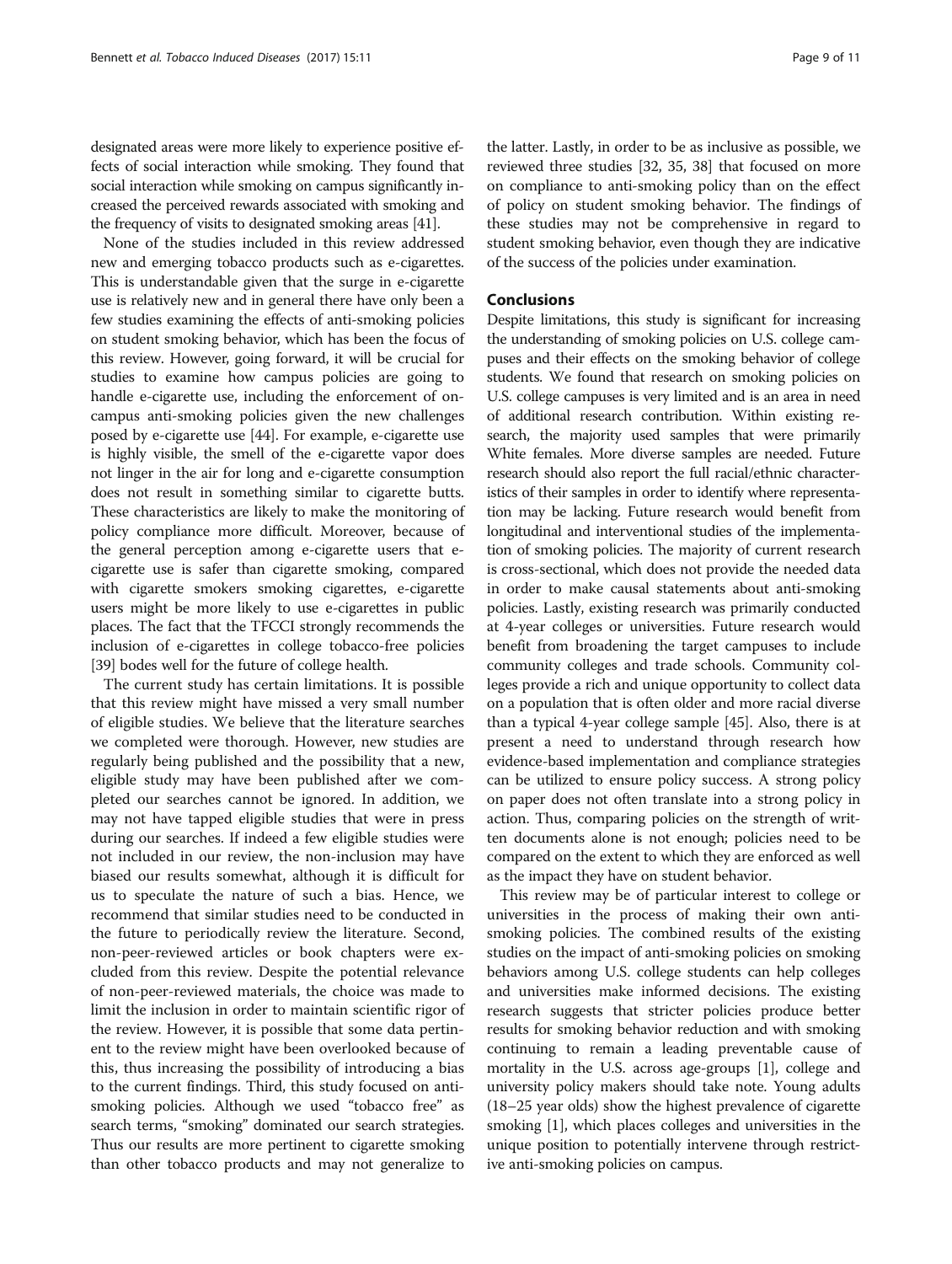### <span id="page-9-0"></span>Acknowledgements

Not applicable.

#### Funding

This research was supported by National Cancer Institute (NCI) grant 1R01CA202277-01.

#### Availability of data and materials

Data sharing not applicable to this article as no datasets were generated during the current study. All articles that contributed to the results and conclusions of the current study are included in the reference list.

#### Authors' contributions

BB conducted the literature review, analyzed and interpreted results, and was a major contributor in writing the manuscript. MD assisted with the literature review. PP conceptualized the study, assisted with the literature review and manuscript preparation, and provided overall guidance. All authors read and approved the final manuscript.

### Competing interests

The authors declare that they have no competing interests.

#### Consent for publication

Not applicable.

# Ethics approval and consent to participate

Not applicable.

# Received: 9 September 2016 Accepted: 21 January 2017 Published online: 01 February 2017

#### References

- 1. U.S. Department of Health and Human Services. Preventing tobacco use among youth and young adults: a report of the surgeon general. Atlanta: U. S. Department of Health and Human Services, Centers for Disease Control and Prevention, Coordinating Center for Health Promotion, National Center for Chronic Disease Prevention and Health Promotion, Office on Smoking and Health; 2012.
- 2. Centers for Disease Control and Prevention (CDC). Smoking and tobacco use. 2016. [http://www.cdc.gov/tobacco/data\\_statistics/](http://www.cdc.gov/tobacco/data_statistics/). Accessed 16 Aug 2016.
- 3. Pierce JP, White MM, Messer K. Changing age-specific patterns of cigarette consumption in the United States, 1992–2002: association with smoke-free homes and state-level tobacco control activity. Nicotine Tob Res. 2009;11:171–7.
- 4. Schane RE, Ling PM, Glanz SA. Health effects of light and intermittent smoking: a review. Circulation. 2010;121:1518–22.
- 5. Peto R, Darby S, Deo H, Silcocks P, Whitley E, Doll R. Smoking, smoking cessation, and lung cancer in the U.K. since 1950: combination of national statistics with two case-control studies. BMJ. 2000;321:323–9.
- 6. Bruvold WH. A meta-analysis of adolescent smoking prevention programs. Am J Public Health. 1993;83:872–80.
- 7. Pentz MA, Dwyer JH, MacKinnon DP, Flay BR, Hansen WB, Wang EY, Johnson CA. A multicommunity trial for primary prevention of adolescent drug abuse: effects on drug use prevalence. JAMA. 1989;261:3259–66.
- 8. Tobler NS, Roona MR, Ochshom P, Marshall DG, Streke AV, Stackpole KM. School-based adolescent drug prevention programs: 1998 meta-analysis. J Prim Prev. 2000;20:275–336.
- Ling PM, Glantz SA. Why and how the tobacco industry sells cigarettes to young adults: evidence from industry documents. Am J Public Health. 2002;92:908–16.
- 10. National Center for Education Statistics (NCES). Fast facts. 2016. [http://nces.](http://nces.ed.gov/fastfacts/display.asp?id=98) [ed.gov/fastfacts/display.asp?id=98.](http://nces.ed.gov/fastfacts/display.asp?id=98) Accessed 16 Aug 2016.
- 11. American College Health Association. Position statement on tobacco on college and university campuses. 2011. [https://www.acha.org/documents/](https://www.acha.org/documents/resources/guidelines/ACHA_Position_Statement_on_Tobacco_Nov2011.pdf) [resources/guidelines/ACHA\\_Position\\_Statement\\_on\\_Tobacco\\_Nov2011.pdf.](https://www.acha.org/documents/resources/guidelines/ACHA_Position_Statement_on_Tobacco_Nov2011.pdf) Retrieved November 20, 2016.
- 12. Wechsler H, Kelly K, Seibring M, Kuo M, Rigotti NA. College smoking policies and smoking cessation programs: results of a survey of college health center directors. J Am Coll Health. 2001;49:205–12.
- 13. Patterson F, Lerman C, Kaufmann VG, Neuner GA, Audrain-McGovern J. Cigarette smoking practices among American college students: review and future directions. J Am Coll Health. 2004;52:203–12.
- 14. Wolfson M, McCoy TP, Sutfin EL. College students' exposure to secondhand smoke. Nicotine Tob Res. 2009;11:977–84.
- 15. Hahn EJ, Rayens MK, Ridner SL, Butler KM, Zhang M, Staten RR. Smoke-free laws and smoking and drinking among college students. J Community Health. 2010;35:503–11.
- 16. Fallin A, Roditis M, Glantz SA. Association of campus tobacco policies with secondhand smoke exposure, intention to smoke on campus, and attitudes about outdoor smoking restrictions. Am J Public Health. 2015;105:1098–100.
- 17. Fallin A, Johnson AO, Riker C, Cohen E, Rayens MK, Hahn EJ. An intervention to increase compliance with a tobacco-free university policy. Am J Health Promot. 2013;27:162–9.
- 18. Ickes MJ, Hahn EJ, McCann M, Kercmar S. Tobacco-free take action: increasing policy adherence on a college campus. World Med Health Policy. 2013;5:47–56.
- 19. Ickes MJ, Gokun Y, Rayens MK, Hahn EJ. Comparing two observational measures to evaluate compliance with tobacco-free campus policy. Health Promot Pract. 2015;16:210–7.
- 20. Wilson LM, Tang EA, Chander G, et al. Impact of tobacco control interventions on smoking initiation, cessation, and prevalence: a systematic review. J Environ Public Health. 2012. doi[:10.1155/2012/961724.](http://dx.doi.org/10.1155/2012/961724)
- 21. Fichtenberg CM, Glanz SA. Effect of smoke-free workplaces on smoking behavior: systematic review. BMJ. 2002;325:188–95.
- 22. Frazer K, Callinan JE, McHugh J, van Baarsel S, Clarke A, Doherty K, Kelleher C. Legislative smoking bans for reducing harms from secondhand smoke exposure, smoking prevalence and tobacco consumption (review). Cochrane Database Syst Rev. 2016. doi[:10.1002/14651858.CD005992.pub3](http://dx.doi.org/10.1002/14651858.CD005992.pub3).
- 23. Americans for Nonsmokers' Rights. 2016. [http://www.no-smoke.org/.](http://www.no-smoke.org/) Accessed 20 Nov 2016.
- 24. Lee JG, Goldstein AO, Kramer KD, Steiner J, Ezzell MM, Shah V. Statewide diffusion of 100% tobacco-free college and university policies. Tob Control. 2010;19:311–7.
- 25. Miller KD, Yu D, Lee JG, Ranney LM, Simons DJ, Goldstein AO. Impact of the adoption of tobacco-free campus policies on student enrollment at colleges and universities, North Carolina, 2001–2010. J Am Coll Health. 2015; 63:230–6.
- 26. Garg T, Fradkin N, Moskowitz JM. Adoption of an outdoor residential hall smoking policy in a California public university: a case study. J Am Coll Health. 2011;59:769–71.
- 27. Ickes MJ, Rayens MK, Wiggins AT, Hahn EJ. A tobacco-free campus ambassador program and policy compliance. J Am Coll Health. 2015;63:126–33.
- 28. Russette HC, Harris KJ, Schuldberg D, Green L. Policy compliance of smokers on a tobacco-free university campus. J Am Coll Health. 2014;62:110–6.
- 29. Gerson M, Allard JL, Towvim LG. Impact of smoke-free residence hall policies: the views of administrators at 3 state universities. J Am Coll Health. 2005;54:157–65.
- 30. Mamudu HM, Veeranki SP, He Y, Dadkar S, Boone E. University personnel's attitudes and behaviors toward the first tobacco-free campus policy in Tennessee. J Community Health. 2012;37:855–64.
- 31. Borders TF, Xu KT, Bacchi D, Cohen L, SoRelle-Miner D. College campus smoking policies and programs and students' smoking behaviors. BMC Public Health 2005;5: doi:[10.1186/1471-2458-5-74](http://dx.doi.org/10.1186/1471-2458-5-74).
- 32. Harris KJ, Stearns JN, Kovach RG, Harrar SW. Enforcing an outdoor smoking ban on a college campus: effects of a multicomponent approach. J Am Coll Health. 2009;58:121–6.
- 33. Braverman MT, Hoogesteger LA, Johnson JA. Predictors of support among students, faculty and staff for a smoke-free university campus. Prev Med. 2015;71:114–20.
- 34. Fallin A, Murrey M, Johnson AO, Riker CA, Rayens MK, Hahn EJ. Measuring compliance with tobacco-free campus policy. J Am Coll Health. 2012;60:496–504.
- 35. Lee JG, Ranney LM, Goldstein AO. Cigarette butts near building entrances: what is the impact of smoke-free college campus policies? Tob Control. 2011;22:107–12.
- 36. Lechner WV, Meier E, Miller MB, Wiener JL, Fils-Aime Y. Changes in smoking prevalence, attitudes, and beliefs over 4 years following a campus-wide anti-tobacco intervention. J Am Coll Health. 2012;60:505–11.
- 37. Seo DC, Macy JT, Torabi MR, Middlestadt SE. The effect of a smoke-free campus policy on college students' smoking behaviors and attitudes. Prev Med. 2011;53:347–52.